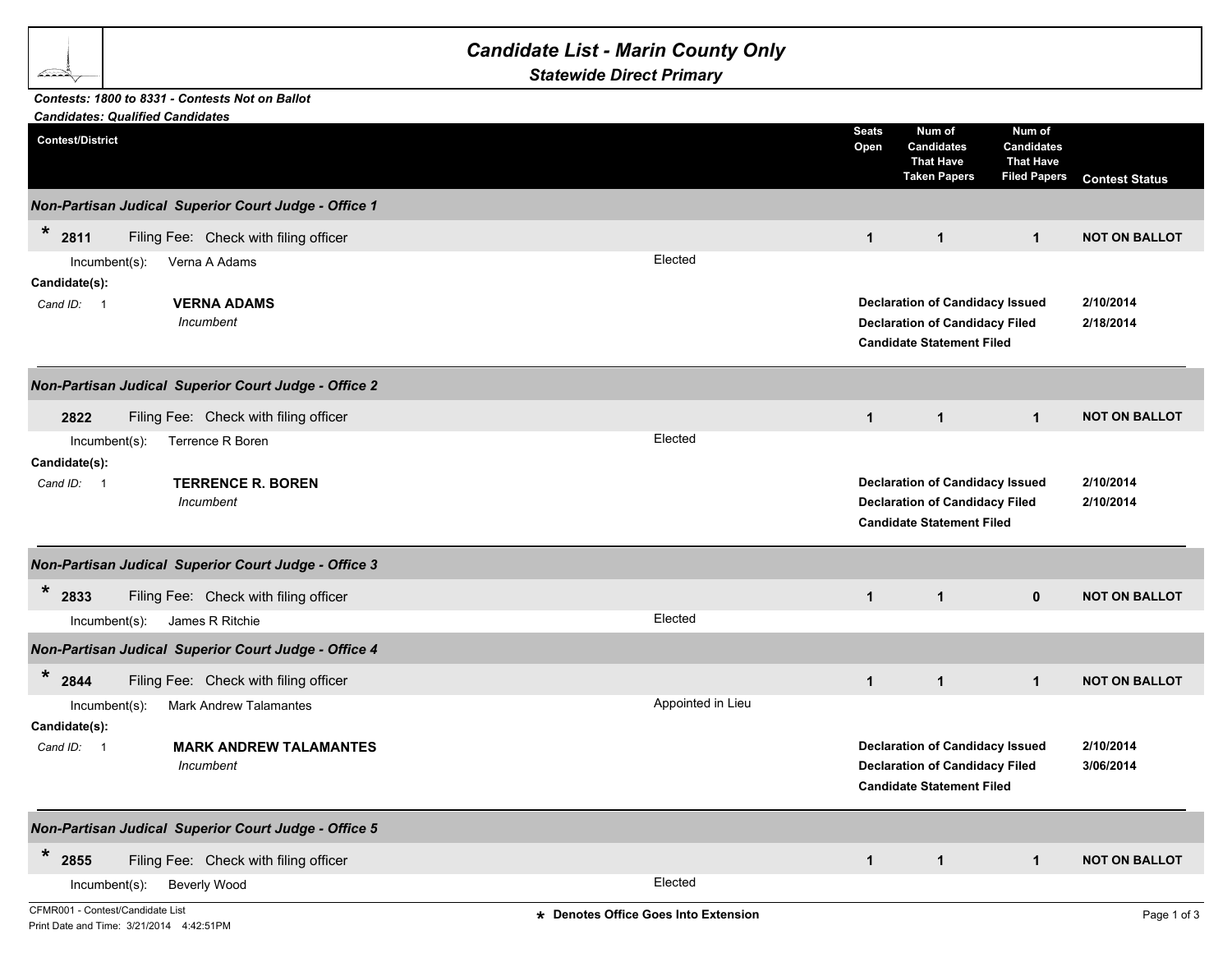| <b>Contest/District</b>                                  |                                                      |  |  |         |  | <b>Seats</b><br>Open | Num of<br><b>Candidates</b><br>That Have<br><b>Taken Papers</b>                                                     | Num of<br><b>Candidates</b><br><b>That Have</b><br><b>Filed Papers</b> | <b>Contest Status</b>  |
|----------------------------------------------------------|------------------------------------------------------|--|--|---------|--|----------------------|---------------------------------------------------------------------------------------------------------------------|------------------------------------------------------------------------|------------------------|
|                                                          | Non-Partisan Judical Superior Court Judge - Office 5 |  |  |         |  |                      |                                                                                                                     |                                                                        |                        |
| 2855                                                     | Filing Fee: Check with filing officer                |  |  |         |  | $\mathbf{1}$         | $\mathbf{1}$                                                                                                        | $\mathbf{1}$                                                           | <b>NOT ON BALLOT</b>   |
| Candidate(s):<br>Cand ID: 1                              | <b>BEVERLY WOOD</b><br>Incumbent                     |  |  |         |  |                      | <b>Declaration of Candidacy Issued</b><br><b>Declaration of Candidacy Filed</b><br><b>Candidate Statement Filed</b> |                                                                        | 2/10/2014<br>2/19/2014 |
| Non-Partisan Municipal Town Of Ross Member, Town Council |                                                      |  |  |         |  |                      |                                                                                                                     |                                                                        |                        |
| $\ast$<br>5583                                           | Filing Fee: Check with filing officer                |  |  |         |  | $\overline{2}$       | $\overline{2}$                                                                                                      | $\overline{2}$                                                         | <b>NOT ON BALLOT</b>   |
| $Incumbent(s)$ :                                         | Peter Rupert Russell                                 |  |  | Elected |  |                      |                                                                                                                     |                                                                        |                        |
|                                                          | Carla Gresham Small                                  |  |  | Elected |  |                      |                                                                                                                     |                                                                        |                        |
| Candidate(s):                                            |                                                      |  |  |         |  |                      |                                                                                                                     |                                                                        |                        |
| Cand ID: 1                                               | <b>ELIZABETH ROBBINS</b><br>Physician                |  |  |         |  |                      | <b>Declaration of Candidacy Issued</b><br><b>Declaration of Candidacy Filed</b>                                     |                                                                        | 2/24/2014              |
|                                                          |                                                      |  |  |         |  |                      | <b>Candidate Statement Filed</b>                                                                                    |                                                                        | 2/24/2014              |
| Cand ID:<br>$\overline{2}$                               | <b>CARLA SMALL</b><br>Incumbent                      |  |  |         |  |                      | <b>Declaration of Candidacy Issued</b><br><b>Declaration of Candidacy Filed</b><br><b>Candidate Statement Filed</b> |                                                                        | 2/26/2014<br>2/26/2014 |
| Non-Partisan District Almonte Sanitary District Director |                                                      |  |  |         |  |                      |                                                                                                                     |                                                                        |                        |
| 8211                                                     | Filing Fee: Check with filing officer                |  |  |         |  | $2^{\circ}$          | $\overline{2}$                                                                                                      | $2^{\circ}$                                                            | <b>NOT ON BALLOT</b>   |
| $Incumbent(s)$ :                                         | Kevin C Reilly                                       |  |  | Elected |  |                      |                                                                                                                     |                                                                        |                        |
|                                                          | Loretta Jean Figueroa                                |  |  | Elected |  |                      |                                                                                                                     |                                                                        |                        |
| Candidate(s):                                            |                                                      |  |  |         |  |                      |                                                                                                                     |                                                                        |                        |
| Cand ID: 1                                               | <b>KEVIN C. REILLY</b><br>Incumbent                  |  |  |         |  |                      | <b>Declaration of Candidacy Issued</b><br><b>Declaration of Candidacy Filed</b><br><b>Candidate Statement Filed</b> |                                                                        | 2/27/2014<br>2/27/2014 |
| Cand ID: 2                                               | <b>LORETTA FIGUEROA</b><br>Incumbent                 |  |  |         |  |                      | <b>Declaration of Candidacy Issued</b><br><b>Declaration of Candidacy Filed</b><br><b>Candidate Statement Filed</b> |                                                                        | 2/27/2014<br>2/27/2014 |